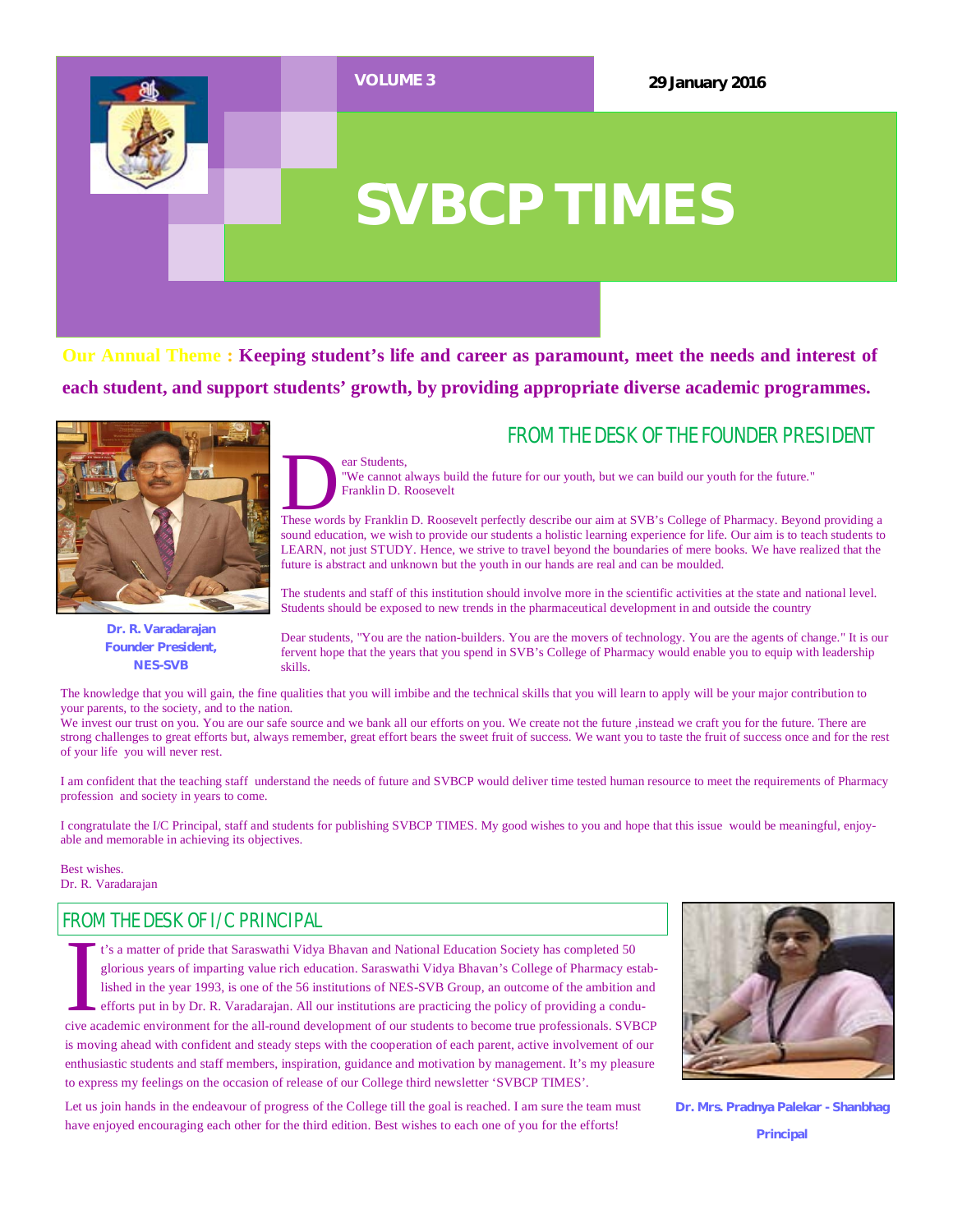

# **Nutraceuticals**





**Role of Enzymes**

**Nutraceuticals,** the new concept of food with a new function to prevent diseases, was started by the combination of genome science and technology. Nutrigenomics is newly developed methodology combined with multiple genomic techniques and molecular biology technologies. It has been then used as a basic technology that became a driving force for the creation of Nutraceuticals.

For diseases expected to increase in number, but can be prevented by lifestyle change. One of the solutions is to change their diet. Nutraceuticals should contribute to prevention of such diseases.

Nutraceuticals is a scientific area generated from Japan to the world. It can be said that Japan created a brand-new conception of food not only for the improvement of scientific research levels, but also for the improvement of the quality of life.

For Nutraceuticals, there are three key issues of the technology:

(1) Establishment of scientific assessment standard for prevention of diseases,

(2)Establishment of assessment system for disease prevention by human trials and

(3)Establishment of seamless system to transfer stage from basic research to industrialization.

Nutraceuticals are not necessarily a single material, therefore, the expected effect for disease prevention may be activated by a complex action by plural materials.



#### **Global food market growth about the Nutraceuticals**

#### INDIAN SCENERIO:

The Indian nutraceuticals market has grown from \$1 billion in 2008 to \$1,820 billion in 2013 and is expected to grow to \$2,731 million in 2016. Dietary supplements were the largest category accounting for 64% of the its market, driven primarily by the pharmaceutical sector in the form of Vitamin and Mineral supplements. It is the wish of all people to live healthy. It is natural that people's focus is shifting from medical treatment for sickness to a positive approach for

prevention of diseases to stay healthy. In order to prevent diseases and be healthy, new food products, which have been proven by the human trials to be effective to prevent diseases, should gradually penetrate into the society. This will improve QOL (quality of life) of all people.





Enzymes are vital proteins within the body that are necessary for all of life's functions. Our Body uses enzymes to carry out virtually every metabolic function. The enzyme-directed approach to bio-reductive drug development uses the principle that selectivity of bio-reductive cancer agents depends also on the level of expression of enzymes catalyzing the reductive activation process.

The Scripps Research Institute have discovered recently a potential enzyme found in nature-**NicA2** from the bacteria *"Pseudomonas putida"* which primarily consumes nicotine and hence possesses the enzyme for nicotine degradation. The researchers have found out that with a few chemical modifications the NicA2 can reduces the half-life of nicotine and keep it from reaching the brain, reducing addiction to smoking.

University of Texas Cancer Centre has found out recently that enzymatic activity of enzyme *"*fumarase*"* and its product fumarate are critical elements of DNA damage response and that fumarace deficiency promotes tumor growth due to impairment of DNA repair leading to genetic malfunction that can cause cancer and resistance to therapy. Increasingly, inhibition of fumarase is being looked at for its potential to sensitize cancer cells to chemotherapy or radiotherapy thus leading to new approaches to cancer treatment. The unwanted action of WBC enzyme MMP12 in lungs and arteries of smokers causes the breakdown of elastin leading to inflammation due to loss of elasticity and shape. It has been discovered recently that this enzyme follows a pathway different from the one it was

previously believed to have followed. By studying this newly found pathway, it can be possible to find ways to turn off the enzyme when it's damaging our body.

Thus the role of enzymes is not limited to naturally occurring reactions in the body but is also being explored for treatments of various lifestyle disease conditions.

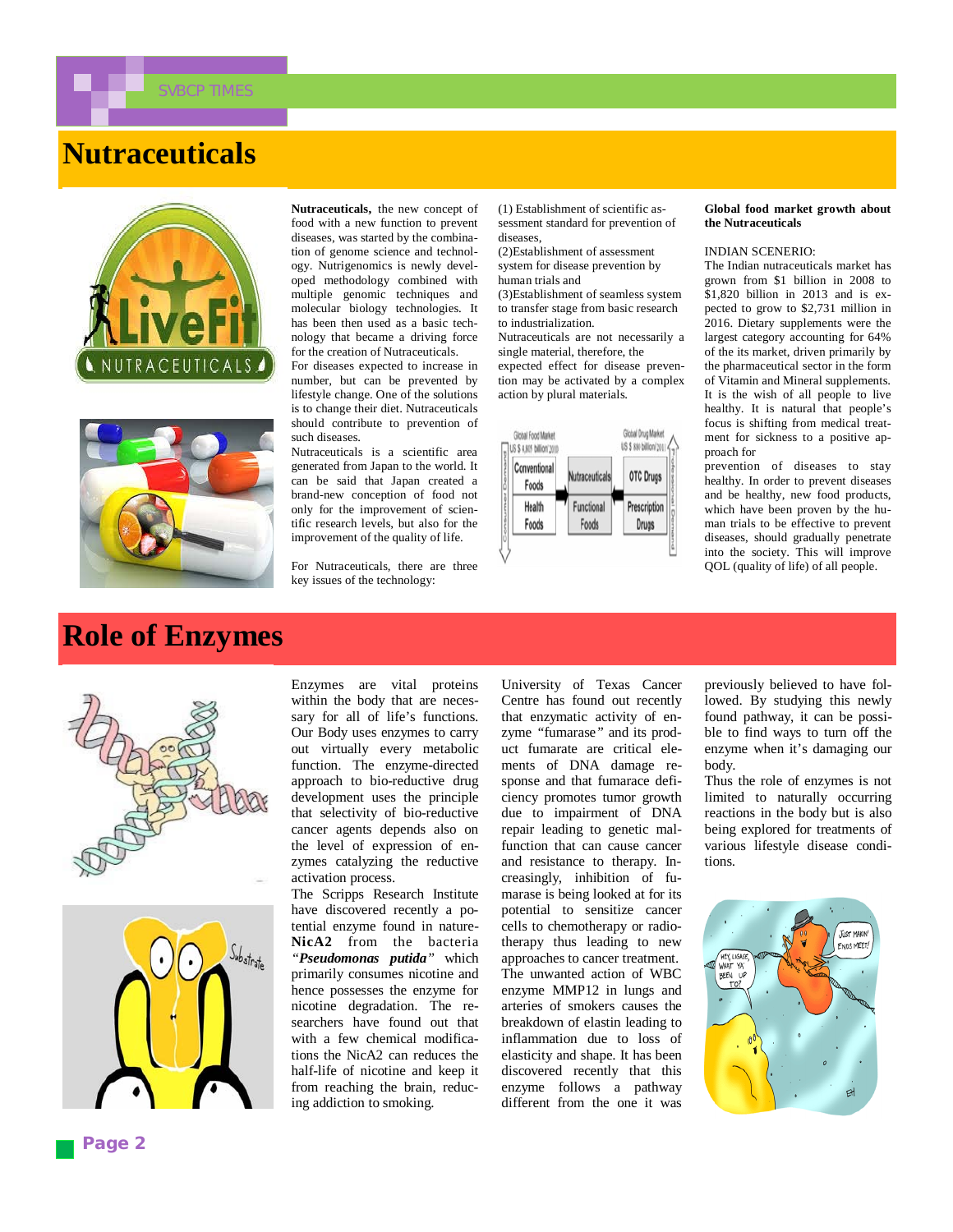OLUME 3

# DOTS

An underlying challenge in TB control has lain in inconsistent surveillance of the long-term treatment of cases. Chronic cases of TB resulting from poor or interrupted treatment, become a source for deadly drug-resistant strains of tuberculosis. Using well-applied standard therapy, permanent cure rates can reach 85%. However, due to poor adherence to therapy, success rates are typically only about 30%.

#### **DOTS.**

It has been proven to prevent the emergence of MDRTB(**Multi-drug -Resistant Tuberculosis),** and also to reverse the incidence of MDRTB where it has emerged. The Revised National Tuberculosis Control Programme (RNTCP) was implemented in 1997 in a phased manner by GOI to ensure that quality of services is maintained. By March 2006, entire country has been covered under the programme.**I**n the first phase of RNTCP (1998-2005), the programme's focus was on ensuring expansion of quality DOTS services to the entire country. There are many challenges remaining that are to be addressed in order to achieve the TB-related targets set by the Millennium Development Goals for 2015 and to achieve TB control in the longer term.

The **RNTCP** has now entered its second phase in which the programme aims to firstly consolidate the gains made to date, to widen services both in terms of activities and access, and to sustain the achievements for decades to come in order to achieve ultimate objective of TB control in the country.

All components of new Stop TB Strategy are incorporated by RNTCP include: Pursue quality DOTS expansion and

enhancement Address TB-HIV, MDR-TB and other challenges Contribute to health system strengthening

Involve all health care, to ensure adherence to the International Standards of TB care.

Engage people with TB, and affected communities to demand, and contribute to effective care.

Enable and promote research for the development of new drugs, diagnostic and vaccines.

The Revised National TB Control Programme now aims to widen the scope for providing standardized, good quality treatment and diagnostic services to all TB patients in a patient-friendly environment, recognizing the need to reach to every TB patient in the country,including creating demand for services through specific advocacy, communication and social mobilization activities.



**WHICH DRUGS** 

## **INTELLECTUAL PROPERTY RIGHTS**

**Intellectual Property Rights** (IPRs) have been defined as ideas, inventions and creative expressions on which there is a public willingness to bestow the status of property (David 1993). IPRs provide certain exclusive rights to the creators of IP, in order to enable them to reap commercial benefits from their creative efforts or reputation. The purpose of **IPR** legislation is to protect against unauthorized imitation, copying or deceptive usage of identifying marks.

The pharmaceutical industry has relied to a considerable degree on contracting and outsourcing, especially " upstream " in **R&D** through various licensing The minimum requirements of **TRIPS** are not always clearly defined. While

**TRIPS** has clear provisions on issues such as the minimum time length of protection, the range of subject matter to be protected, non-discriminatory treatment of foreign residents and the enforcement measures that should be implemented, the agreement does not codify rules on more technology –specific and subjective matters, like screening criteria in relation to novelty and inventiveness for patents or detailed definition of infringements to copyrights.

In these complicated and ambiguous definitional areas there may be some scope to change local examination guidelines to suit national economic interests without violating the provisions of TRIPS. American, & European pharmaceutical companies are filling " Evergreen patents , but in India out of 23,575 pharmaceutical companies only ten are rich enough original research in international level number of patent claims could fall in the "Mail box". Hence IPR in Pharmaceuticals in India is major point of concern as liberalization takes place and the whole world getting an image of "global villa**g**e".